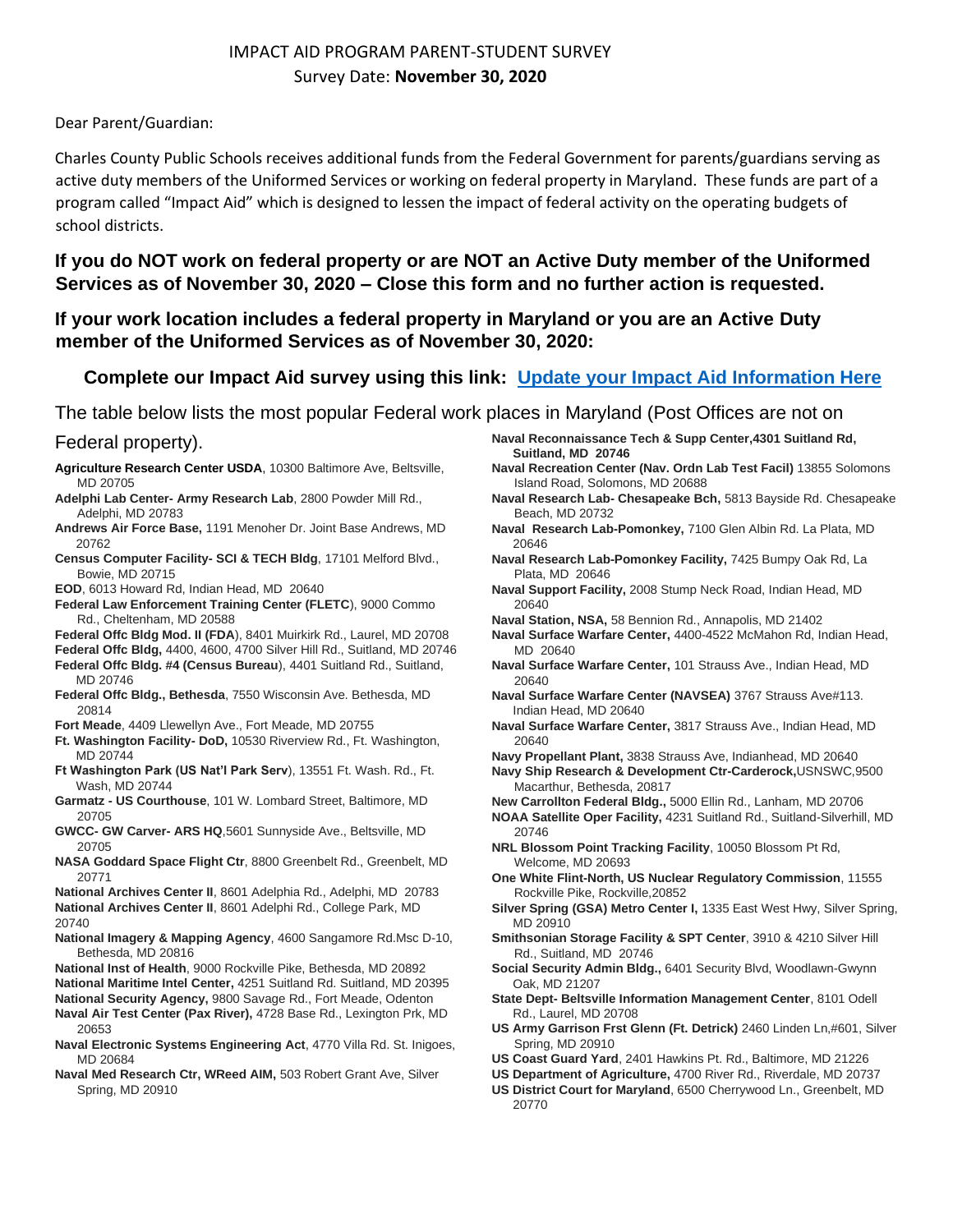- **US Food & Drug Admin**, Paint Branch Pkwy & River Rd., College Park, MD 20740
- **US Navy**, 4145 Fowler Road, Indian Head, MD 20640

**USMC Force Command (CBIRF)**, 3399 Strauss Ave., Indian Head, MD 20640

**Walter Reed National Medical Center**, 8901 Wisconsin Ave., Bethesda, MD 20892

- **Walter Reed National Military Medical Center,** 8901 Rockville, Bethesda, MD 20892
- **Washington National Fed Records Center**, 4205 Suitland Rd., Suitland, MD 20892
- **White Oak CDER (FDA)** 10903-B New Hampshire Ave., Silver Spring, MD 20903

The steps for completing the survey are listed below. **Parents who work on Federal property or who are on active duty in the Uniformed Services (as of November 30, 2020) are asked to complete the online Federal Impact Aid Survey in ParentVue**. The survey will close on January 17, 2021. **Parents NOT working on federal property or on active duty do not need to complete the survey.**

1. Access the survey in ParentVue by clicking Online Registration or Impact Aid Survey button



2. In the next screen, select 2020-2021 Federal Impact Aid Survey from the dropdown menu



3. The following page is the survey introduction. Click the *Continue* button.



4. Verify their students by clicking the *Save and Continue* button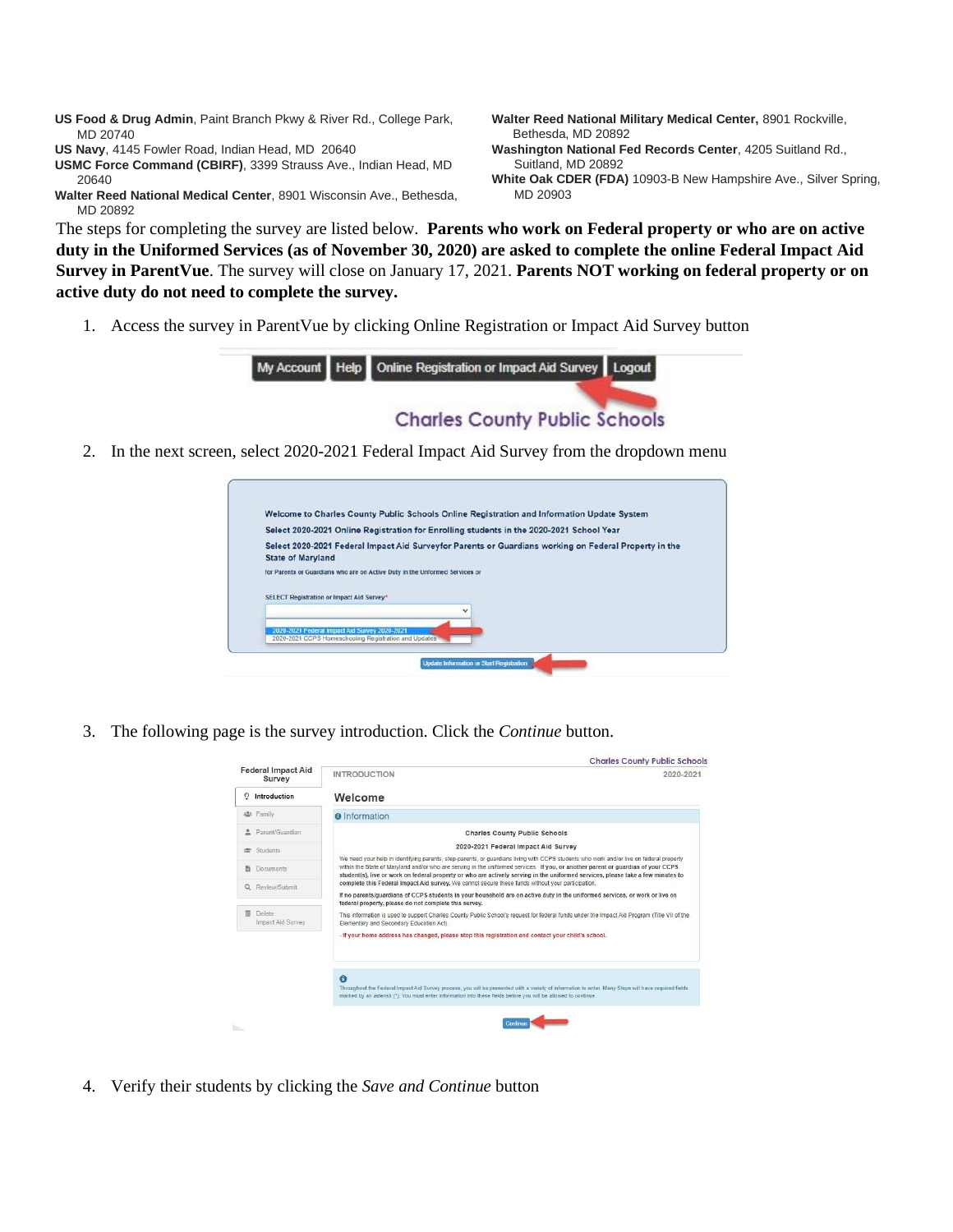| <b>Federal Impact Aid</b><br><b>Survey 2020-2021</b> | <b>INTRODUCTION</b>    |           |       |             |                                                                                                                                    | 2020-2021                                                                                                                                         |
|------------------------------------------------------|------------------------|-----------|-------|-------------|------------------------------------------------------------------------------------------------------------------------------------|---------------------------------------------------------------------------------------------------------------------------------------------------|
| Introduction<br>ဂ                                    | <b>Student Summary</b> |           |       |             |                                                                                                                                    |                                                                                                                                                   |
| 器 Family                                             | <b>O</b> Information   |           |       |             |                                                                                                                                    |                                                                                                                                                   |
| Parent/Guardian                                      |                        |           |       |             | existing children's' information. If there is a discrepancy with students information linked to Parentyue, please email support at | We currently show you have the following student(s) enrolled in CCPS or who are home schooled. If this is correct, you may proceed to update your |
| Students                                             |                        |           |       |             | OLRsupport@ccboe.com. If you have questions about home schooling data, contact Chris Martin at rmartin@ccboe.com.                  |                                                                                                                                                   |
| Review/Submit<br>Q                                   | <b>First Name</b>      | Last Name | Grade | School Year | School                                                                                                                             | <b>Status</b>                                                                                                                                     |
|                                                      | Brandon                | Lindamood | 02    | 2020        | Dr. James Craik Elementary School                                                                                                  | You will be updating information for Brandon Lindamood                                                                                            |
| Delete Impact Aid<br>Survey                          |                        |           |       |             | <b>Save And Continue</b>                                                                                                           |                                                                                                                                                   |

5. Type first and last name, then click Sa*ve and Continue* button.

|                   | <b>Federal Impact Aid</b><br>Survey 2020-2021 | <b>INTRODUCTION</b>                                                                                                                                                                                                                                   | 2020-2021 |
|-------------------|-----------------------------------------------|-------------------------------------------------------------------------------------------------------------------------------------------------------------------------------------------------------------------------------------------------------|-----------|
| Introduction<br>O |                                               | <b>Signature</b>                                                                                                                                                                                                                                      |           |
| 2. Family         |                                               | Please enter your first and last name below.                                                                                                                                                                                                          |           |
| 으                 | Parent/Guardian                               | By typing your name below and pressing the button at the base of the page you attest that you are the account holder, are authorized to<br>provide the information and agree that the information provided is accurate to the best of your knowledge. |           |
| Students<br>虚     |                                               | Electronic<br>FirstName LastName<br>Signature*                                                                                                                                                                                                        |           |
| Q                 | Review/Submit                                 |                                                                                                                                                                                                                                                       |           |
|                   |                                               | <b>Save And Continue</b>                                                                                                                                                                                                                              |           |
| 而<br>Survey       | Delete Impact Aid                             |                                                                                                                                                                                                                                                       |           |

6. Verify home and mailing addresses, and name. Click Save and Continue to advance to the next screen. If home address has changed, the parent must contact the school.

| Federal Impact Aid Survey 2020-2021 |         | <b>FAMILY</b>                           | 33%                      |                          | 2020-2021 |
|-------------------------------------|---------|-----------------------------------------|--------------------------|--------------------------|-----------|
| <b>Q</b> Introduction               | ۰       |                                         |                          |                          |           |
| <b>※ Family</b>                     |         | <b>Home Address</b>                     |                          |                          |           |
| Parent/Guardian                     |         | Check here if your address has changed. |                          |                          |           |
|                                     |         | Address as entered from above:          |                          |                          |           |
| students                            |         |                                         |                          |                          |           |
| Q Review/Submit                     |         | La Plata, MD 20646                      |                          |                          |           |
|                                     |         |                                         | <b>Save And Continue</b> |                          |           |
| Delete Impact Aid<br>而<br>Survey    |         |                                         |                          |                          |           |
| n.                                  |         |                                         |                          |                          |           |
|                                     |         |                                         |                          |                          |           |
| Federal Impact Aid Survey 2020-2021 |         |                                         |                          |                          |           |
| Introduction<br>$\mathcal{Q}$       | $\circ$ | PARENT/GUARDIAN                         | 25%                      |                          | 2020-2021 |
|                                     |         | Demographics:                           |                          |                          |           |
| ■ Family                            | $\circ$ | <b>First Name</b>                       |                          |                          |           |
| Parent/Guardian                     |         |                                         |                          |                          |           |
| <b>虚</b> Students                   |         | <b>Middle Name</b>                      |                          |                          |           |
|                                     |         | Last Name                               |                          |                          |           |
| Q Review/Submit                     |         | Gender                                  |                          | $\checkmark$             |           |
|                                     |         |                                         |                          |                          |           |
| Delete Impact Aid<br>面<br>Survey    |         | Preferred language for<br>communication | English                  | $\checkmark$             |           |
|                                     |         |                                         |                          |                          |           |
|                                     |         | La Plata, MD 20646                      |                          |                          |           |
|                                     |         |                                         |                          |                          |           |
|                                     |         |                                         | < Previous               | <b>Save And Continue</b> |           |

7. On the Impact Aid screen select the appropriate federal workplace and/or military service and rank from the dropdown menus, then click the *Save and Continue* button to advance.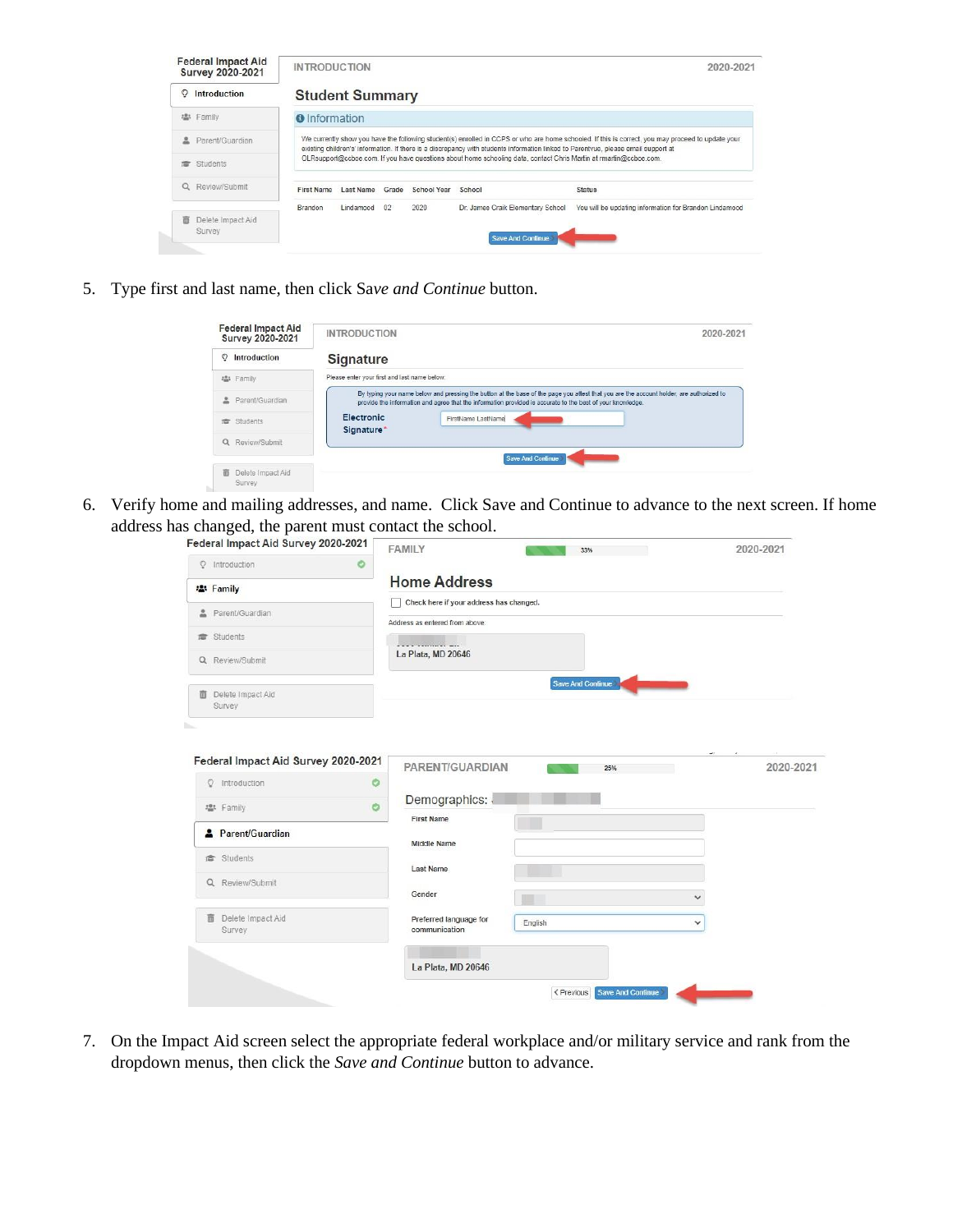| <b>Federal Impact Aid</b><br>Survey | PARENT/GUARDIAN<br>50%                                                                                                                                                                                                                                                      | 2020-2021 |
|-------------------------------------|-----------------------------------------------------------------------------------------------------------------------------------------------------------------------------------------------------------------------------------------------------------------------------|-----------|
| Introduction<br>Ω                   | Impact Aid Work: Enrolling Parent                                                                                                                                                                                                                                           |           |
| es Family                           |                                                                                                                                                                                                                                                                             |           |
| Parent/Guardian                     | If this parent was working on federal property in the State of Maryland on November 30, 2020, please select the federal<br>property below. Note Post Offices are not considered federal property. Leave the field blank if the parent does not work on<br>federal property. |           |
| Students<br>擅                       | Select work-place federal                                                                                                                                                                                                                                                   |           |
| <b>Documents</b>                    | property where this parent<br>works                                                                                                                                                                                                                                         |           |
| Review/Submit<br>$\alpha$           | Was this parent or guardian on ACTIVE U.S. Military duty or serving as a member of the "Uniformed Services" on November<br>30, 2020? If yes, please select service and rank.                                                                                                |           |
| 而<br>Delete<br>Impact Aid Survey    | Is this parent a Member of<br><b>Uniformed Services on</b><br>November 30, 2020                                                                                                                                                                                             |           |
|                                     | Please select the Military<br><b>Branch</b>                                                                                                                                                                                                                                 |           |
|                                     | Please select the Military<br>Rank                                                                                                                                                                                                                                          |           |
|                                     | <b>Save And Continue</b>                                                                                                                                                                                                                                                    |           |

Leave the field blank if the parent does not work on any of the listed properties. Post offices are not listed because they are not federal properties.

| <b>Federal Impact Aid</b><br>Survey | PARENT/GUARDIAN                                                          | 2020-2021<br><b>BB</b> <sub>N</sub>                                                                                                                                                                                                                                                                                                                                                                                                                                                                                                              |
|-------------------------------------|--------------------------------------------------------------------------|--------------------------------------------------------------------------------------------------------------------------------------------------------------------------------------------------------------------------------------------------------------------------------------------------------------------------------------------------------------------------------------------------------------------------------------------------------------------------------------------------------------------------------------------------|
| Introduction<br>O.                  | Impact Aid Work: Enrolling Parent                                        |                                                                                                                                                                                                                                                                                                                                                                                                                                                                                                                                                  |
| 选 Family                            |                                                                          |                                                                                                                                                                                                                                                                                                                                                                                                                                                                                                                                                  |
| Parent/Guardian                     | federal property.                                                        | If this parent was working on federal property in the State of Maryland on November 30, 2020, please select the federal<br>property below. Note Post Offices are not considered federal property. Leave the field blank if the parent does not work on                                                                                                                                                                                                                                                                                           |
| Students                            | Select work-place federal<br>property where this parent                  |                                                                                                                                                                                                                                                                                                                                                                                                                                                                                                                                                  |
| <b>Documents</b>                    | works                                                                    | Federal Property - Residential<br>Adelphi Lab Ctr - Army Research Lab, 2800 Powder Mill Rd., Adelphi, MD 20783                                                                                                                                                                                                                                                                                                                                                                                                                                   |
| Q. Review/Submit.                   | Was this parent or guardian on AQ<br>30, 2020? If yes, please select set | Agriculture Research Center USDA, 10300 Baltimore Ave., Beltsville, MD 20705.<br>Andrews AF Base, 1191 Memoher Dr., Joint Base Andrews, MD 20762.                                                                                                                                                                                                                                                                                                                                                                                                |
|                                     | Is this parent a Member of                                               | Census Computer Facility - SCI & TECH Bidg. 17101 Melford Bivd. Bowle, MD 20715.<br>EOD, 6013 Housed Rd, Indian Head, MD 20640                                                                                                                                                                                                                                                                                                                                                                                                                   |
| Delete<br>音<br>Impact Aid Survey    | Uniformed Services on<br>November 30, 2020                               | Fed Law Enforcement Trng. Ctr. (FLETC), 9000 Commo Rd., Chellenham, MD 20588.<br>Federal Office Bidg. #4 (Census Bureau) 4401 Sultland Rd., Sultland, MD 20746<br>Federal Office Bidg. Mod. Il (FDA) 8401 Murrick Rd., Laurel, MD 20705.                                                                                                                                                                                                                                                                                                         |
|                                     | Please select the Military<br>Branch                                     | Federal Office Bldg., 4400, 4600, 4700 Silver Hill Rd., Suitland, MD 20746.<br>Federal Office Bidg., Bethesda, 7550. Wisconsin Ave., Bethesda, MD 20814.<br>Fort Meade, 4409 Liewellyn Ave., Fort Meade, MD 20755                                                                                                                                                                                                                                                                                                                                |
|                                     | Please select the Military<br>Rank<br>-222                               | Ft. Washington Facility - DOD 10530 Riverview Rd., Ft. Washington, MD 20744<br>Ft. Washington Park (US Nat) Park Serv 113551 Ft. Washington Rd. Ft. Washington, MD 20744.<br>Garmatz - US Courthouse, 101 W. Lombard Street, Baltimore, MD 20705<br>GWCC - GW Carver - ARS HQ, 5601 Sunnyside Ave., Beltsville, MD 20705.<br>NASA Goddard Space Flight Ctr., 8800 Greenbelt Rd., Greenbelt MD 20771<br>National Archives Center II. 8601 Adelphi Rd., College Park, MD 20740<br>National Archives Center II.8601 Adelphia Rd., Adelphi, MD 20783 |

8. Parent may complete the survey for the other parent living in the household by clicking the *In Progress* button next to the parent's name.

| <b>Federal Impact Aid</b><br>Survey 2020-2021 |                       | PARENT/GUARDIAN                                                                |                   |                          |        | 2020-2021                                                                                                                                             |
|-----------------------------------------------|-----------------------|--------------------------------------------------------------------------------|-------------------|--------------------------|--------|-------------------------------------------------------------------------------------------------------------------------------------------------------|
| O<br>Introduction                             | O                     | document. Information for step-parents living with the student may be entered. |                   |                          |        | Add or update Parent/Guardian information. Enter information for legal parents or quardians who are listed on your child's birth certificate or legal |
| 223<br>Family                                 | Ö                     |                                                                                | <b>First Name</b> | Last Name                | Gender | <b>Status</b>                                                                                                                                         |
| Parent/Guardian<br>≞                          | $\boldsymbol{\Theta}$ | Edit                                                                           | ٠                 |                          | Male   | Complete                                                                                                                                              |
| Students<br>含                                 |                       | X Delete<br>Edit                                                               |                   |                          | Female | In Progress                                                                                                                                           |
| Review/Submit<br>$\Omega$                     |                       | + Add New Parent/Guardian                                                      |                   |                          |        |                                                                                                                                                       |
| 而<br>Delete Impact Aid<br>Survey              |                       |                                                                                | < Previous        | <b>Save And Continue</b> |        |                                                                                                                                                       |

9. Once the green *Complete* button displays next each parent's name, then click *Save and Continue* button in the next 2 screens.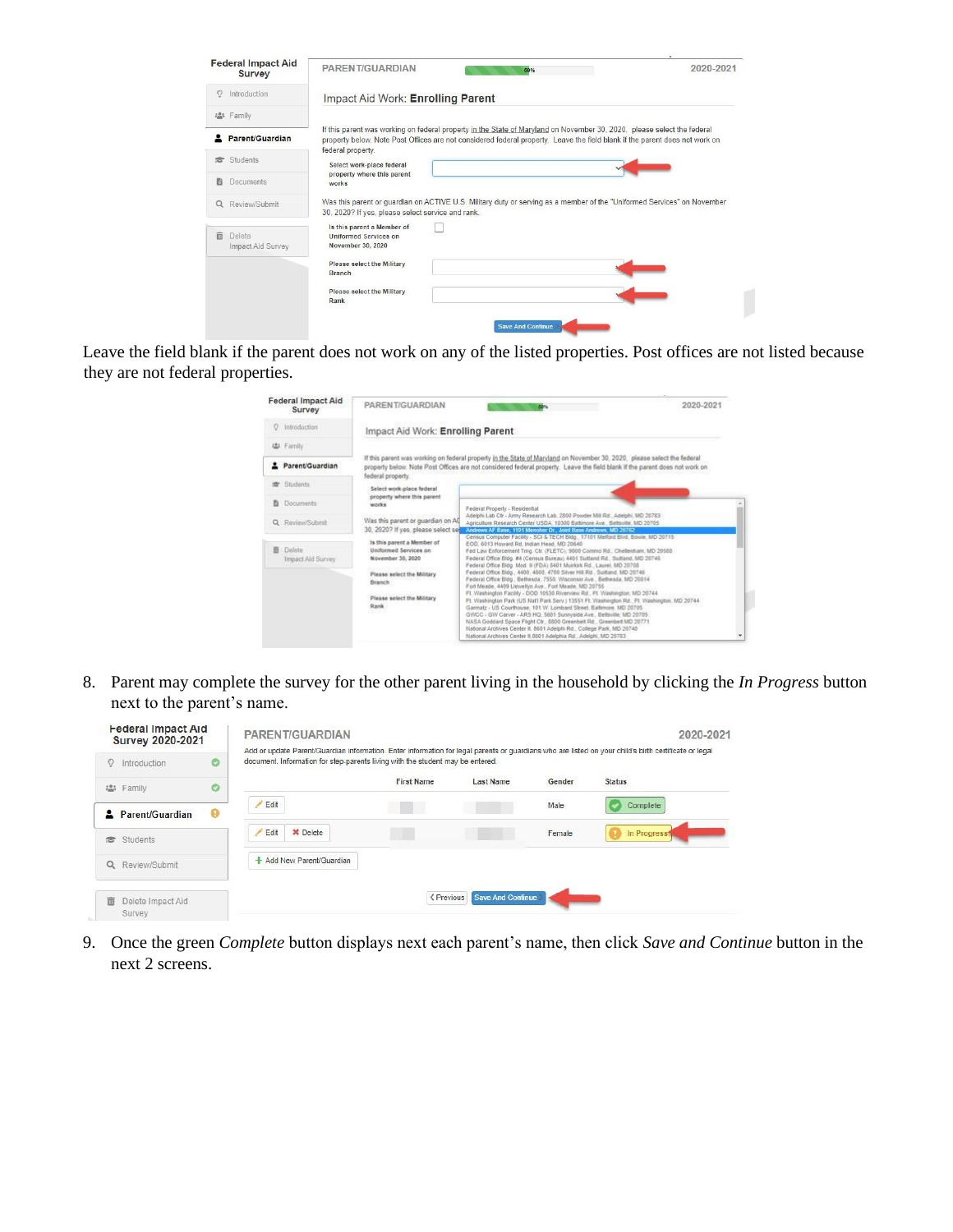| <b>Federal Impact Aid</b><br><b>Survey 2020-2021</b> |           |                 | PARENT/GUARDIAN                                                                 |                   |           |                          |                 | Add or update Parent/Guardian information. Enter information for legal parents or guardians who are listed on your child's birth certificate or legal | 2020-2021 |
|------------------------------------------------------|-----------|-----------------|---------------------------------------------------------------------------------|-------------------|-----------|--------------------------|-----------------|-------------------------------------------------------------------------------------------------------------------------------------------------------|-----------|
| $\circ$<br>Introduction                              | $\circ$   |                 | document. Information for step-parents living with the student may be entered.  |                   |           |                          |                 |                                                                                                                                                       |           |
| 2. Family                                            | O         |                 |                                                                                 | <b>First Name</b> | Last Name |                          | Gender          | <b>Status</b>                                                                                                                                         |           |
| 2 Parent/Guardian                                    | $\bullet$ | Edit            |                                                                                 | Jeffrey           | Lindamood |                          | Male            | Complete                                                                                                                                              |           |
| <b>虚</b> Students                                    |           | Edit            | <b>X</b> Delete                                                                 | Emily             | Lindamood |                          | Female          | Complete                                                                                                                                              |           |
| Q Review/Submit                                      |           |                 | + Add New Parent/Guardian                                                       |                   |           |                          |                 |                                                                                                                                                       |           |
|                                                      |           |                 |                                                                                 | < Previous        |           | <b>Save And Continue</b> |                 |                                                                                                                                                       |           |
| Delete Impact Aid<br>面<br>Survey                     |           |                 |                                                                                 |                   |           |                          |                 |                                                                                                                                                       |           |
| <b>Federal Impact Aid Survey</b><br>2020-2021        |           | <b>STUDENTS</b> |                                                                                 |                   |           |                          |                 | 2020-2021                                                                                                                                             |           |
| Introduction<br>$\mathcal{Q}$                        | $\circ$   |                 |                                                                                 |                   |           |                          |                 |                                                                                                                                                       |           |
| 塩 Family                                             | O         |                 | to all to your children, then click Review.                                     |                   |           |                          |                 | Please click In Progress next to the name of your child to complete this survey. If you see completed next                                            |           |
| 으<br>Parent/Guardian                                 | $\circ$   |                 |                                                                                 |                   |           |                          |                 |                                                                                                                                                       |           |
| <b><del>■</del></b> Students                         | $\bullet$ |                 | Students to enroll in 2020-2021                                                 | <b>First Name</b> | Last Name | Gender                   | Grade           | <b>Status</b>                                                                                                                                         |           |
| Q Review/Submit                                      | $\Theta$  | Edit            | $\times$ Delete<br>$\times$ Exclude                                             |                   |           | Male                     | 02 <sub>2</sub> | Complete                                                                                                                                              |           |
| 而<br>Delete Impact Aid<br>Survey                     |           |                 | I do not want to complete the Impact Aid Survey for my child(ren) listed below. |                   |           |                          |                 |                                                                                                                                                       |           |
|                                                      |           |                 | Students to exclude from 2020-2021                                              |                   |           |                          |                 |                                                                                                                                                       |           |

10. Click Submit and click OK in the next 2 screens to complete the survey.

| <b>Q</b> Introduction<br>● Family<br>Parent/Guardian<br>彦 Students<br>Q Review/Submit<br>Delete Impact Aid<br>Survey | Review<br>O<br>Submit below:<br>O<br><b>Status</b><br>O<br>۰<br>ഒ<br>Confirm                                                                                                                                                                                                                                                                                                                                                                                                                                                                                                                                                                                                                                                                                                                                                                                                                                                                                     | Student<br><b>Ready To Submit</b> | Grade Level<br>02<br>< Previous | <b>School Selection</b><br>1. Dr. James Craik Elementary School<br>Submit | Review allows you to confirm all data entered during the Impact Aid Survey process to ensure accuracy. When complete, press<br>Comments |
|----------------------------------------------------------------------------------------------------------------------|------------------------------------------------------------------------------------------------------------------------------------------------------------------------------------------------------------------------------------------------------------------------------------------------------------------------------------------------------------------------------------------------------------------------------------------------------------------------------------------------------------------------------------------------------------------------------------------------------------------------------------------------------------------------------------------------------------------------------------------------------------------------------------------------------------------------------------------------------------------------------------------------------------------------------------------------------------------|-----------------------------------|---------------------------------|---------------------------------------------------------------------------|-----------------------------------------------------------------------------------------------------------------------------------------|
|                                                                                                                      |                                                                                                                                                                                                                                                                                                                                                                                                                                                                                                                                                                                                                                                                                                                                                                                                                                                                                                                                                                  |                                   |                                 |                                                                           |                                                                                                                                         |
|                                                                                                                      |                                                                                                                                                                                                                                                                                                                                                                                                                                                                                                                                                                                                                                                                                                                                                                                                                                                                                                                                                                  |                                   |                                 |                                                                           |                                                                                                                                         |
|                                                                                                                      |                                                                                                                                                                                                                                                                                                                                                                                                                                                                                                                                                                                                                                                                                                                                                                                                                                                                                                                                                                  |                                   |                                 |                                                                           |                                                                                                                                         |
|                                                                                                                      |                                                                                                                                                                                                                                                                                                                                                                                                                                                                                                                                                                                                                                                                                                                                                                                                                                                                                                                                                                  |                                   |                                 |                                                                           |                                                                                                                                         |
|                                                                                                                      |                                                                                                                                                                                                                                                                                                                                                                                                                                                                                                                                                                                                                                                                                                                                                                                                                                                                                                                                                                  |                                   |                                 |                                                                           |                                                                                                                                         |
|                                                                                                                      |                                                                                                                                                                                                                                                                                                                                                                                                                                                                                                                                                                                                                                                                                                                                                                                                                                                                                                                                                                  |                                   |                                 |                                                                           |                                                                                                                                         |
|                                                                                                                      |                                                                                                                                                                                                                                                                                                                                                                                                                                                                                                                                                                                                                                                                                                                                                                                                                                                                                                                                                                  |                                   |                                 |                                                                           |                                                                                                                                         |
|                                                                                                                      | The information submitted on this form and on any attachment is accurate, complete and<br>true to the best of my knowledge. I understand that falsification of any information<br>submitted shall be cause for denial of enrollment. Furthermore, I understand I am<br>responsible for reporting to the school principal any change in domicile or if the student<br>becomes a non-resident of this county and that I am liable for tuition for any periods that<br>the student may be a non-resident, unless homeless. If student has an IEP I understand<br>that an IEP team must determine student's placement. Pressing OK indicates your<br>agreement and will submit the student registration information for the 2020-2021 school<br>year. From this point on you will not be able to make any further changes to the<br>registration information in this portal; however, you may return to Online Enrollment to<br>check the status of your submission. |                                   |                                 |                                                                           |                                                                                                                                         |

A message appears confirming that the Impact Aid survey was successfully submitted.